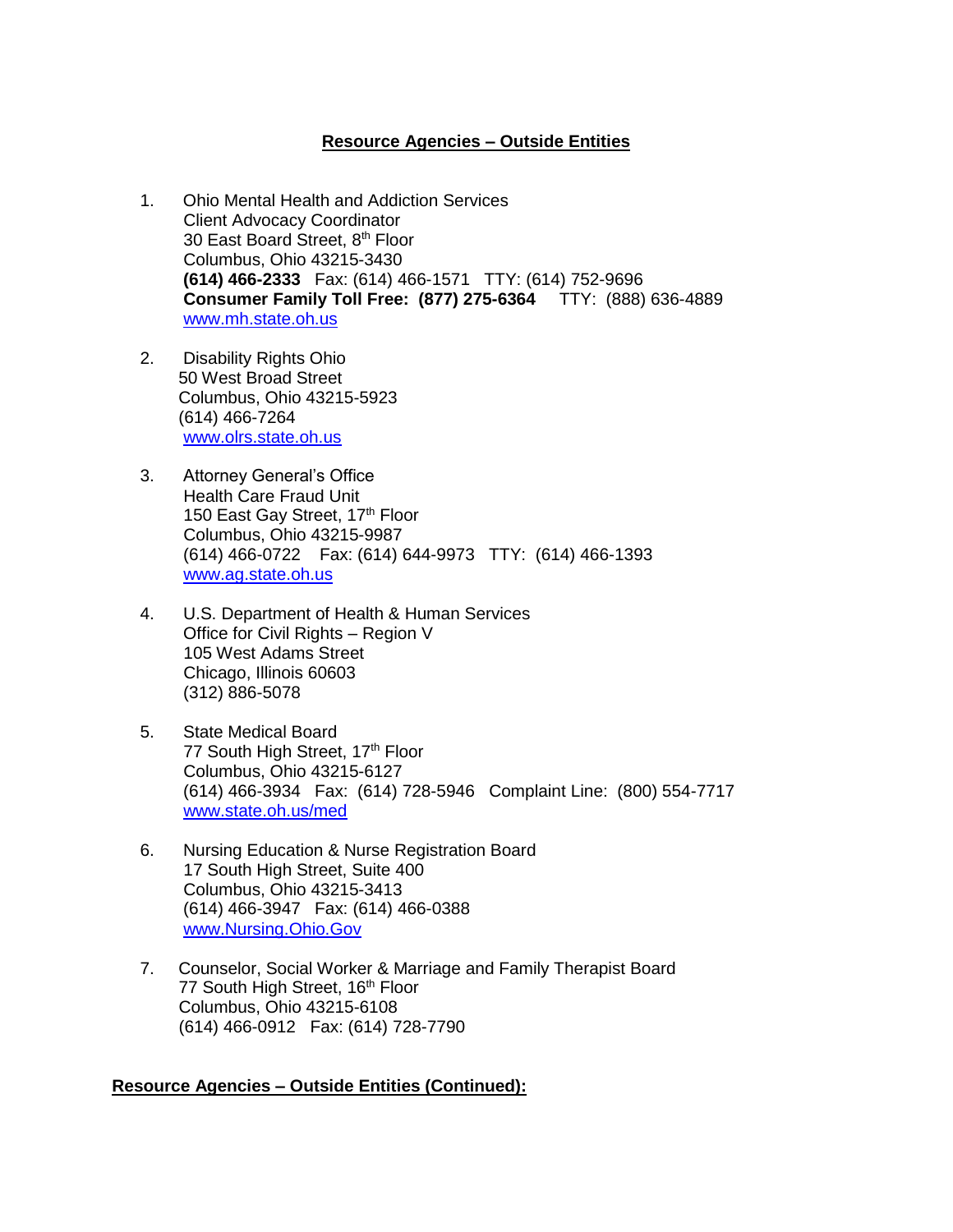- 8. State Board of Psychology 77 South High Street, 18<sup>th</sup> Floor Columbus, Ohio 43215-6108 (614) 466-8808 Fax: (614) 728-7081 [www.state.oh.us/psy/](http://www.state.oh.us/psy/)
- 9. Client Assistance Program (For Vocational Rehabilitation) c/o Ohio Legal Rights Service 8 East Long Street Columbus, Ohio 43215-2999 (614) 466-7264 (800) 282-9181 Fax: (614) 644-1888 [www.olrs.state.oh.us](http://www.olrs.state.oh.us/)
- 10. Ohio Governor's Council on People with Disabilities 400 East Campus View Blvd. Columbus, Ohio 43235 (614) 438-1391 (both Voice & TTY) (800) 282-4536 Ext. 1391 [www.state.oh.,us/gcpd](http://www.state.oh.,us/gcpd)
- 11. Ohio Psychiatric Association 1350 West 5<sup>th</sup> Avenue, Suite 218 Columbus, Ohio 43212-2907 (614) 481-7555 Fax: (614) 481-7559
- 12. President's Committee on Employment of People with Disabilities 1331 F Street, NW, 3rd. Street, Suite 300 Washington, DC 20004 (202) 376-6200 TTY: (202) 376-6205 [www.pcepd.gov](http://www.pcepd.gov/)
- 14. ADA OHIO 700 Morse Road, Suite 101 Columbus, Ohio 43214 (614) 844-5410 (800) 232-6446 TTY: (800) 232-2321 [www.ada-ohio.org](http://www.ada-ohio.org/)
- 15. Office of the Americans with Disabilities Act Civil Rights Division U.S. Department of Justice 950 Pennsylvania, NW Disabilities Rights Section Washington, DC 20530 ADA Information Line: (800) 514-0301 TTY: (800) 514-0383 [www.ADA.GOV](http://www.ada.gov/)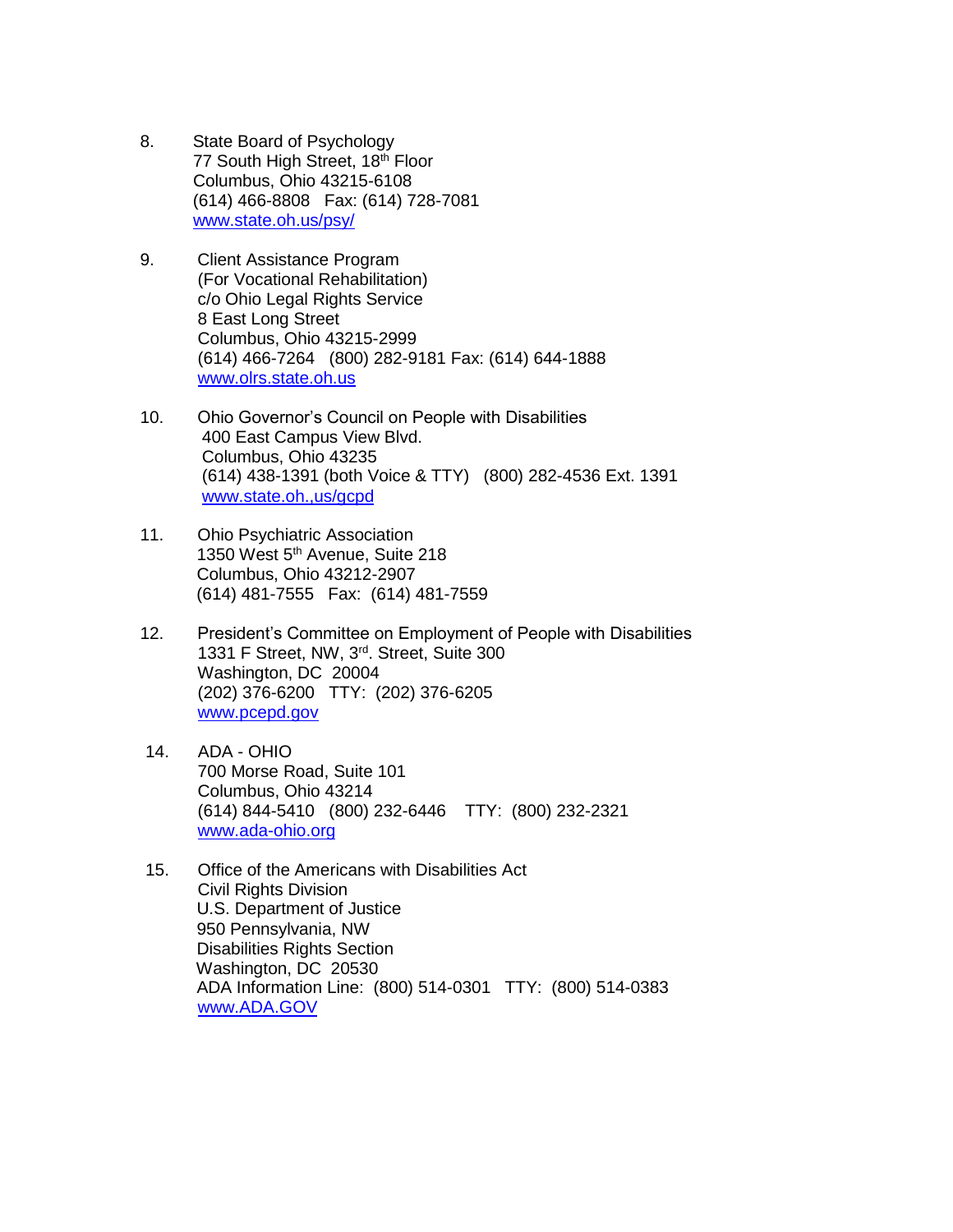## **Resource Agencies – Outside Entities (Continued):**

- 16. U.S. Equal Employment Opportunity Commission Cleveland District Office Tower City Skylight Office Tower 1660 W. 2nd Street, Suite 850 Cleveland, Ohio 44113 (216) 522-2003 (800) 669-4000 TTY: (202) 663-4494 [www.eeoc.gov](http://www.eeoc.gov/)
- 17. Equal Employment Opportunity Commission Cleveland Office Skylight Office Tower 1660 West 2nd Street, Suite 850 Cleveland, Ohio 44113-1412 (216) 522-2001 or (216) 522-2002 (800) 669-4000 [www.eeoc.gov](http://www.eeoc.gov/)
- 18. CSD of Ohio 5050 Blazer Parkway Dublin, Ohio 43017 (614) 889-5815 (877) 781-6670 Fax: (614) 889-8157 TTY: (614) 889-6914 [dzangara@c-s-d.org](mailto:dzangara@c-s-d.org)
- 19. NAMI Ohio 747 East Board Street Columbus, Ohio 43205 (614) 224-2700 (800) 686-2646 Fax: (614) 224-5400 [amiohio@amiohio.org](mailto:amiohio@amiohio.org)
- 20. Ohio Department of Health Division of Quality Assurance Complaint Section 246 N. High Street, 2<sup>nd</sup> Floor Columbus, Ohio 43216 (800) 342-0553 TTY: (614) 752-6490
- 21. Ohio Department of Jobs & Family Services 30 E. Broad Street, 32nd Floor Columbus, Ohio 43215 (614) 466-6282 Fax: (614) 466-2815 TTY: (614) 752-3951 [www.state.oh.us/odjfs](http://www.state.oh.us/odjfs)